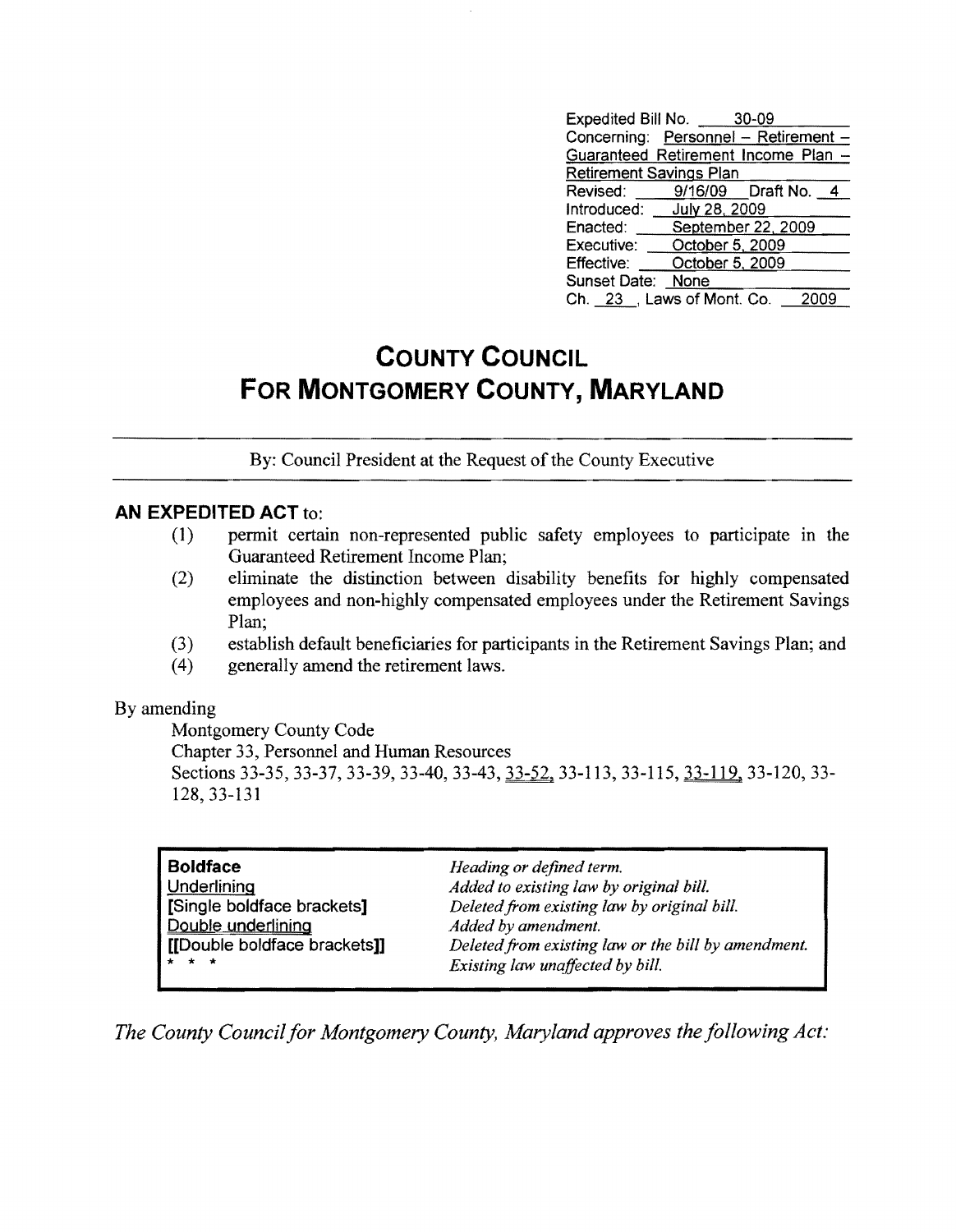| 1              |                     | Sec. 1. Sections 33-35, 33-37, 33-39, 33-40, 33-43, 33-52, 33-113, 33-115,         |
|----------------|---------------------|------------------------------------------------------------------------------------|
| $\overline{2}$ |                     | 33-119, 33-120, 33-128, 33-131 are amended as follows:                             |
| 3              | 33-35. Definitions. |                                                                                    |
| 4              |                     | In this Article, the following words and phrases have the following meanings:      |
| 5              |                     | *<br>*<br>*                                                                        |
| 6              |                     | <i>Public safety employee:</i> An employee who is a:                               |
| 7              | $\Omega$            | [Montgomery<br>Police<br>officer<br>$\sigma f$ the<br>County <sup>1</sup><br>sworn |
| 8              |                     | Department;                                                                        |
| 9              | (2)                 | paid firefighter, [[a]] paid fire officer, or [[a]] paid rescue                    |
| 10             |                     | <u>service worker of the Montgomery County</u> [[Department of]]                   |
| 11             |                     | <u>Fire and Rescue [[Services]] Service;</u>                                       |
| 12             | (3)                 | sworn [[Montgomery County]] deputy sheriff;                                        |
| 13             | (4)                 | [[Montgomery County]] correctional officer; or                                     |
| 14             | <u>(5)</u>          | [[Montgomery]] County employee who provides services to a                          |
| 15             |                     | <u>correctional facility and designated as a public safety employee</u>            |
| 16             |                     | by the Chief Administrative Officer.                                               |
| 17             |                     | *<br>*<br>*                                                                        |
| 18             |                     | 33-37. Membership requirements and membership groups.                              |
| 19             |                     | *<br>*<br>$\ast$                                                                   |
| 20             | (f)                 | Membership groups and eligibility. Any full-time or part-time                      |
| 21             |                     | employee is eligible for membership in the appropriate membership                  |
| 22             |                     | group outlined below if the employee meets all of the requirements                 |
| 23             |                     | for the group:                                                                     |
| 24             |                     | $\ast$<br>*<br>*                                                                   |
| 25             | (5)                 | Group F: sworn police officers.                                                    |
| 26             |                     | A group F member who has reached elective early<br>(A)                             |
| 27             |                     | retirement date may retain membership in group F if the                            |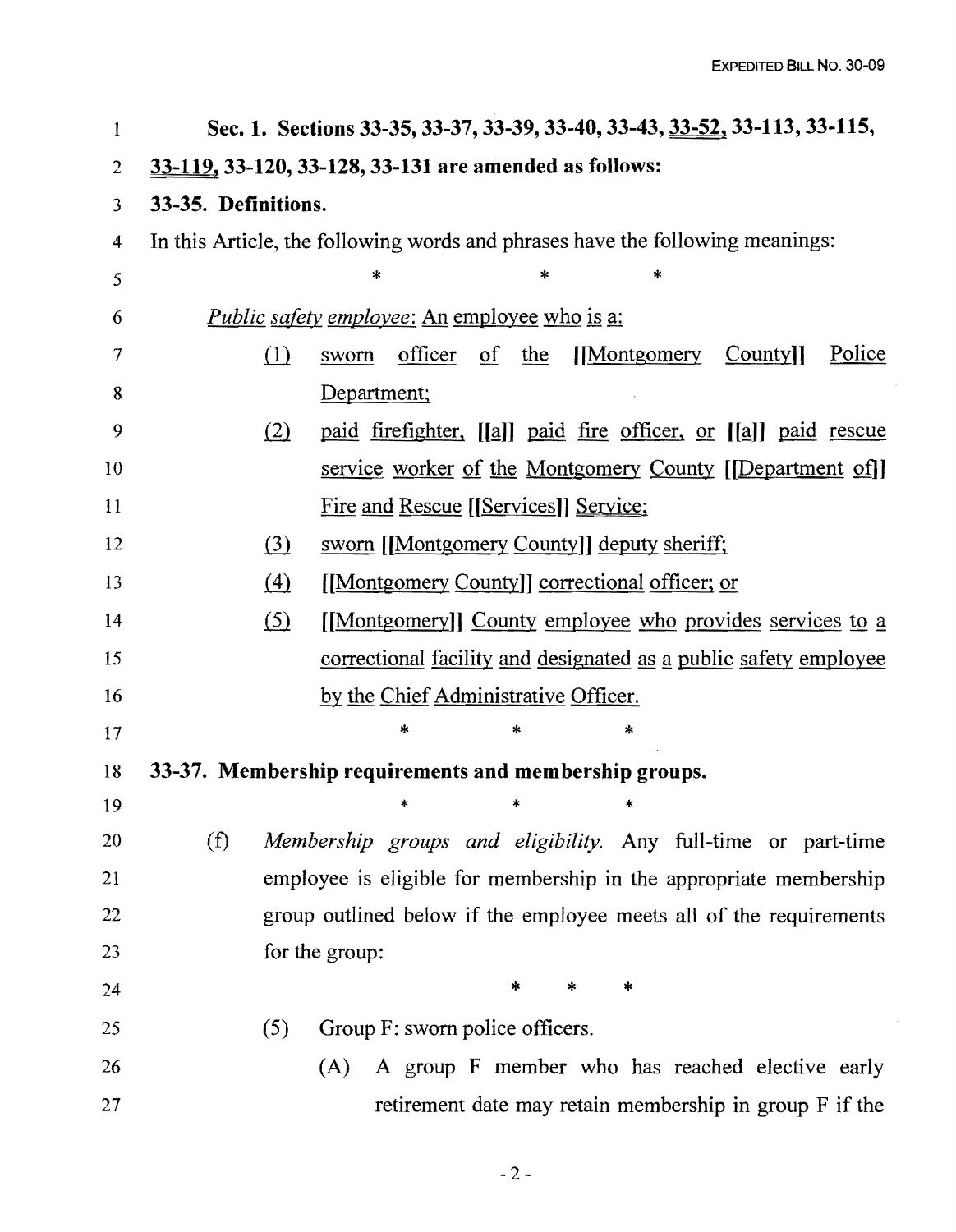| 28 |     | member is transferred from the position that qualified the                                                   |
|----|-----|--------------------------------------------------------------------------------------------------------------|
| 29 |     | member for group F membership.                                                                               |
| 30 | (B) | A group F member who is temporarily transferred from                                                         |
| 31 |     | the position that qualified the member for group F                                                           |
| 32 |     | membership may retain membership in group F as long                                                          |
| 33 |     | as the temporary transfer from the group F position does                                                     |
| 34 |     | not exceed 3 years.                                                                                          |
| 35 | (C) | Notwithstanding the foregoing provisions in group F, an                                                      |
| 36 |     | employee who is eligible for membership in group F                                                           |
| 37 |     | must participate in the retirement savings plan under                                                        |
| 38 |     | Article VIII or the guaranteed retirement income plan if                                                     |
| 39 |     | the employee:                                                                                                |
| 40 |     | $[(a)]$ begins, or returns to, County service on or<br>$\Omega$                                              |
| 41 |     | after October 1, 1994 (except as provided in the                                                             |
| 42 |     | last sentence of subsection (e)(2));                                                                         |
| 43 |     | $\left(\underline{\text{ii}}\right)$ $\left[\text{(b)}\right]$<br>not represented by<br>employee<br>is<br>an |
| 44 |     | organization; and                                                                                            |
| 45 |     | $(iii)$ $[(c)]$<br>does not occupy a bargaining unit position.[;                                             |
| 46 |     | or <sup>1</sup>                                                                                              |
| 47 | (D) | <u>An employee who is eligible for membership in group F</u>                                                 |
| 48 |     | must participate in the retirement savings plan under                                                        |
| 49 |     | Article VIII if the employee:                                                                                |
| 50 |     | $(i)$ [(ii) (a)] begins County service on or after October 1,                                                |
| 51 |     | 1994; and                                                                                                    |
| 52 |     | $(ii)$ [(b)] is subject to the terms of a collective                                                         |
| 53 |     | bargaining agreement between the County and an                                                               |

 $\sim$   $\sim$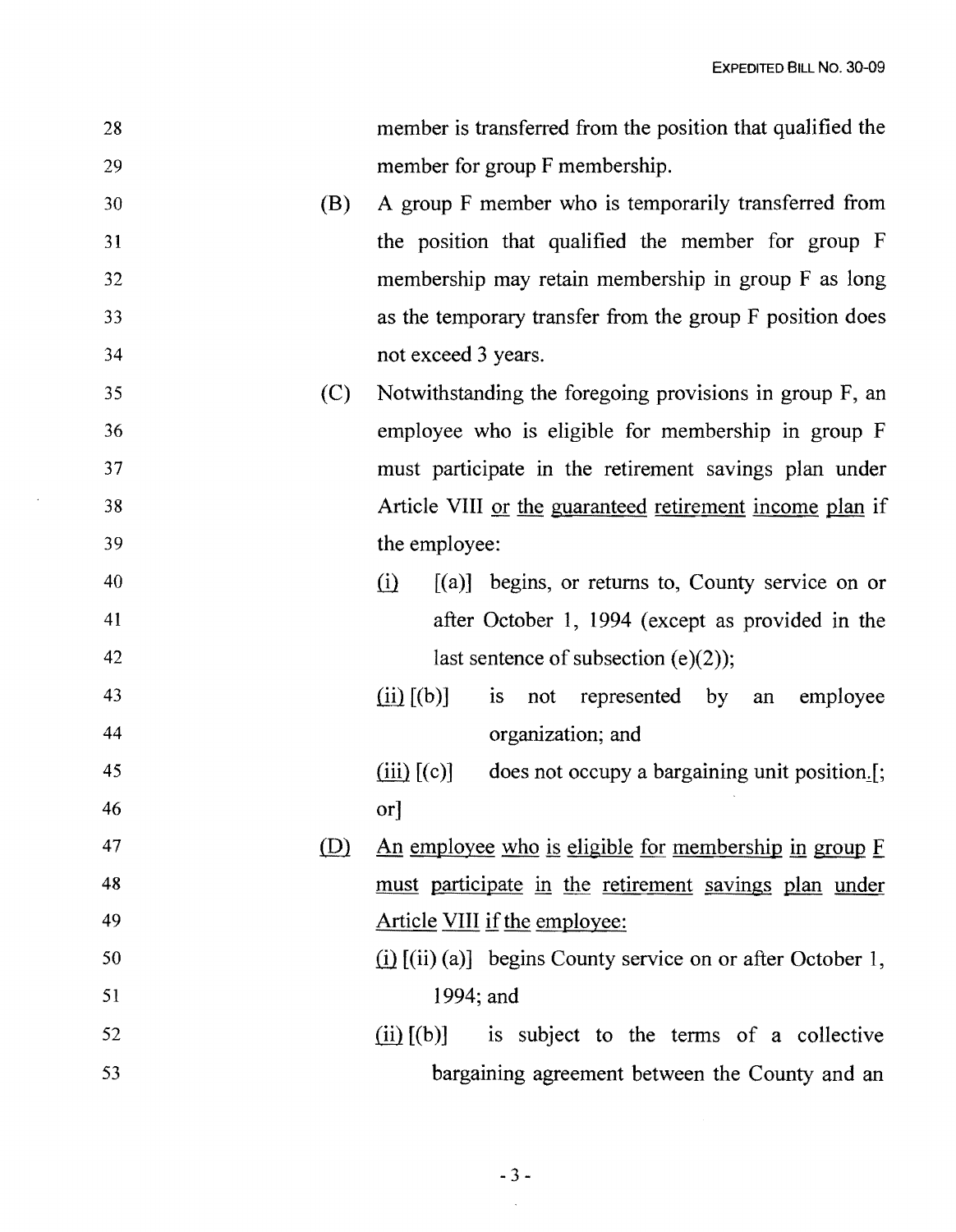| 54 |     |                                                                   |           |                               | employee organization that requires the employee       |  |
|----|-----|-------------------------------------------------------------------|-----------|-------------------------------|--------------------------------------------------------|--|
| 55 |     |                                                                   |           |                               | to participate in the retirement savings plan.         |  |
| 56 |     | $[D]$ $(E)$                                                       | *         | *                             |                                                        |  |
| 57 | (6) | Group G: Any paid firefighter, paid fire officer, and paid rescue |           |                               |                                                        |  |
| 58 |     | service personnel. Any group G member who has reached             |           |                               |                                                        |  |
| 59 |     | normal retirement may retain membership in group G if the         |           |                               |                                                        |  |
| 60 |     | member transfers from the position which qualified the member     |           |                               |                                                        |  |
| 61 |     | for group G. Any group G member who is temporarily                |           |                               |                                                        |  |
| 62 |     | transferred from the position which qualified the member for      |           |                               |                                                        |  |
| 63 |     | Group G may retain membership in group G as long as the           |           |                               |                                                        |  |
| 64 |     | temporary transfer from the group G position does not exceed 3    |           |                               |                                                        |  |
| 65 |     | years.                                                            |           |                               |                                                        |  |
| 66 |     | (A)                                                               |           |                               | Notwithstanding the foregoing provisions in group G,   |  |
| 67 |     |                                                                   |           |                               | any employee who is eligible for membership in group G |  |
| 68 |     |                                                                   |           |                               | must participate in the retirement savings plan under  |  |
| 69 |     |                                                                   |           | Article VIII if the employee: |                                                        |  |
| 70 |     |                                                                   | $(A)$ (i) |                               | begins, or returns to, County service on or            |  |
| 71 |     |                                                                   |           |                               | after October 1, 1994 (except as provided in the       |  |
| 72 |     |                                                                   |           |                               | last sentence of subsection $(e)(2)$ ;                 |  |
| 73 |     | (ii)                                                              |           |                               | is not represented by an employee organization;        |  |
| 74 |     | and                                                               |           |                               |                                                        |  |
| 75 |     | (iii)                                                             |           |                               | does not occupy a bargaining unit position; or         |  |
| 76 |     | (B)]                                                              | (i)       |                               | begins County service on or after October 1,           |  |
| 77 |     |                                                                   | 1994; and |                               |                                                        |  |
| 78 |     | (ii)                                                              |           |                               | is subject to the terms of a collective bargaining     |  |
| 79 |     |                                                                   |           |                               | agreement between the County and an employee           |  |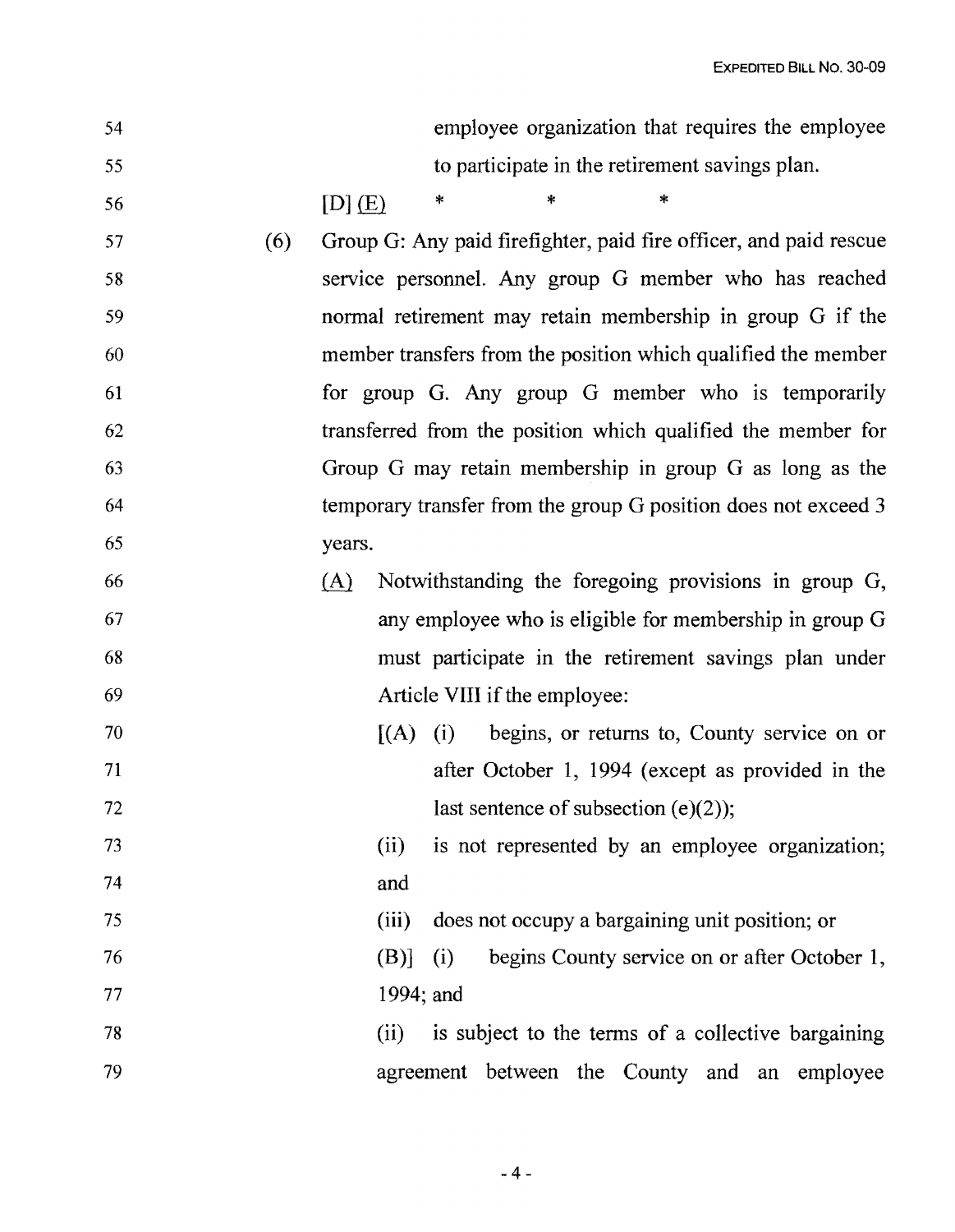$\sim 10^{11}$ 

| 80  |     |            |          | organization which requires the employee to participate           |
|-----|-----|------------|----------|-------------------------------------------------------------------|
| 81  |     |            |          | in the retirement savings plan.                                   |
| 82  |     | <u>(B)</u> |          | <u>An employee who is eligible for membership in group G</u>      |
| 83  |     |            |          | must participate in the retirement savings plan under             |
| 84  |     |            |          | <u>Article VIII or the guaranteed retirement income plan if:</u>  |
| 85  |     |            | $\Omega$ | the employee begins, or returns to, County service                |
| 86  |     |            |          | <u>on or after October 1, 1994 (except as provided in</u>         |
| 87  |     |            |          | the last sentence of subsection $(e)(2)$ ; [[and]]                |
| 88  |     |            | (ii)     | is not represented by an employee organization;                   |
| 89  |     |            |          | and                                                               |
| 90  |     |            | (iii)    | does not occupy a bargaining unit position.                       |
| 91  |     |            | $\ast$   | $\ast$<br>*                                                       |
| 92  | (k) |            |          | Election to join the guaranteed retirement income plan.           |
| 93  |     |            | *        | ∗<br>∗                                                            |
| 94  |     | (3)        |          | [A] An eligible full-time employee hired on or after July 1,      |
| 95  |     |            |          | 2009 and a part-time or temporary employee who becomes full-      |
| 96  |     |            |          | time on or after July 1, 2009 who does not participate in the     |
| 97  |     |            |          | retirement savings plan [and who is not a public safety           |
| 98  |     |            |          | employee, as defined in Section $33-113(0)$ , may elect to        |
| 99  |     |            |          | participate in the guaranteed retirement income plan.<br>An       |
| 100 |     |            |          | eligible employee must make an irrevocable election during the    |
| 101 |     |            |          | first 150 days of full-time employment. If an eligible employee   |
| 102 |     |            |          | elects to participate, participation must begin on the first      |
| 103 |     |            |          | [payroll] pay period after an employee has completed 180 days     |
| 104 |     |            |          | of full-time employment. An employee who does not                 |
| 105 |     |            |          | participate in the guaranteed retirement income plan must         |
| 106 |     |            |          | participate in the retirement savings plan beginning on the first |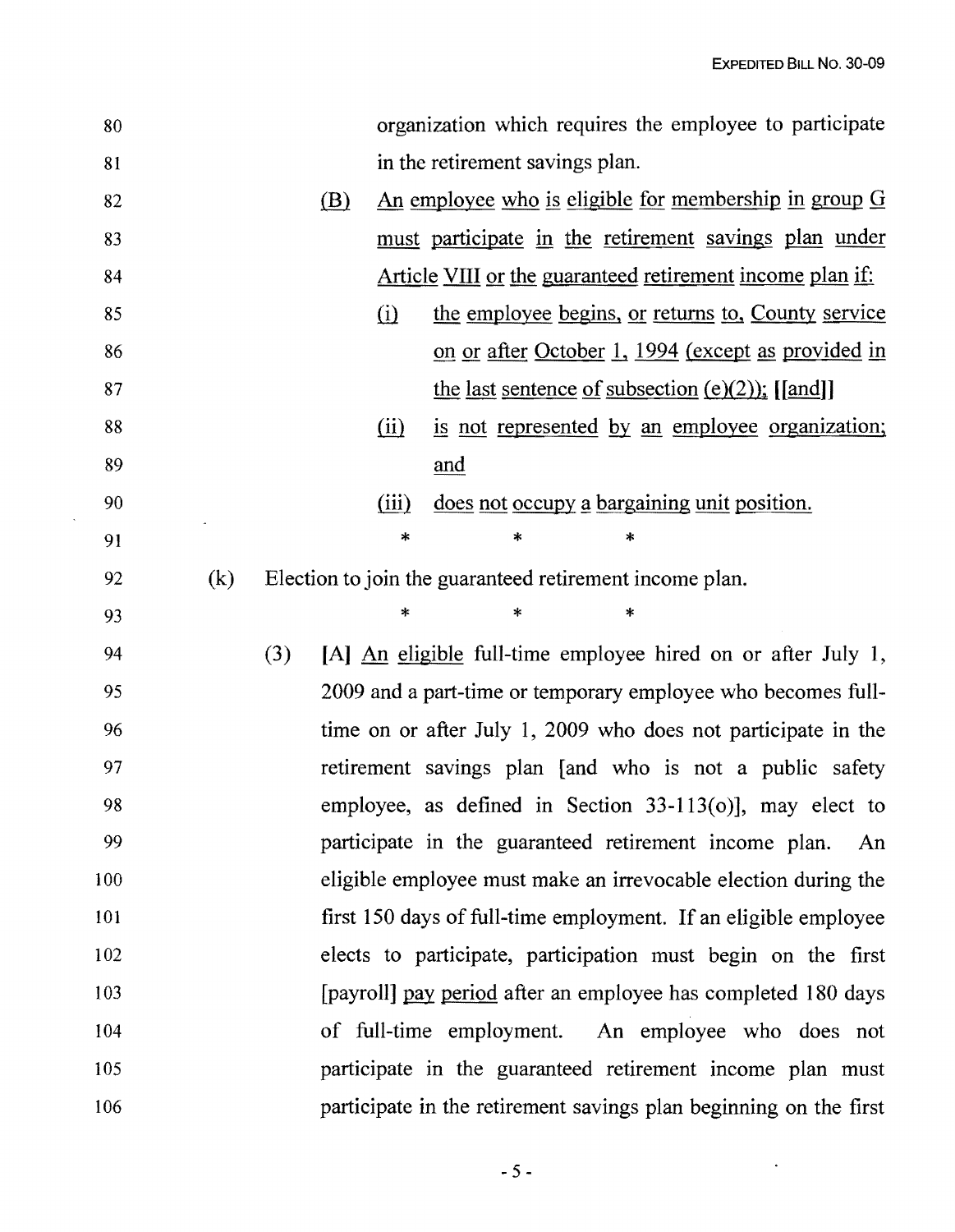EXPEDITED BILL No. 30-09

- 107 **Importance is a property in the employee completes 180 days of**  $\alpha$ 108 full-time employment.
- 109 (4) [A] An eligible part-time or temporary employee hired on or 110 after October 1, 1994 who does not participate in the retirement 111 savings plan [, and who is not a public safety employee as 112 defined in Section 33-113(0),] may make a one time irrevocable 113 election to participate in the guaranteed retirement income plan 114 after the employee completes at least 150 days of employment. 115 Participation must begin on the first full [payroll] pay period 116 beginning 30 days after the employee makes the election.
- 117 (5) An eligible full-time or part-time public safety employee hired 118 on or after October 1, 1994 and before January 1, 2009 who 119 **participates in the retirement savings plan may make a one time** 120 irrevocable election to terminate participation in the retirement 121 savings plan and participate in the guaranteed retirement 122 income plan, effective the first full pay period after [[October] 123 123 1.]] December 31, 2009. An employee must make this election 124 between [[June 30, 2009 and September 1, 2009]] October 1, 125 2009 and December I, 2009. An employee who makes this 126 election must have his or her retirement savings plan account 127 balance transferred to the guaranteed retirement income plan. 128 The amount transferred into the guaranteed retirement income 129 plan must become the participant's initial guaranteed retirement 130 income plan account balance. An employee who does not make 131 this election must continue to participate in the retirement 132 savings plan.

133 **\*** \* \* \*

 $-6-$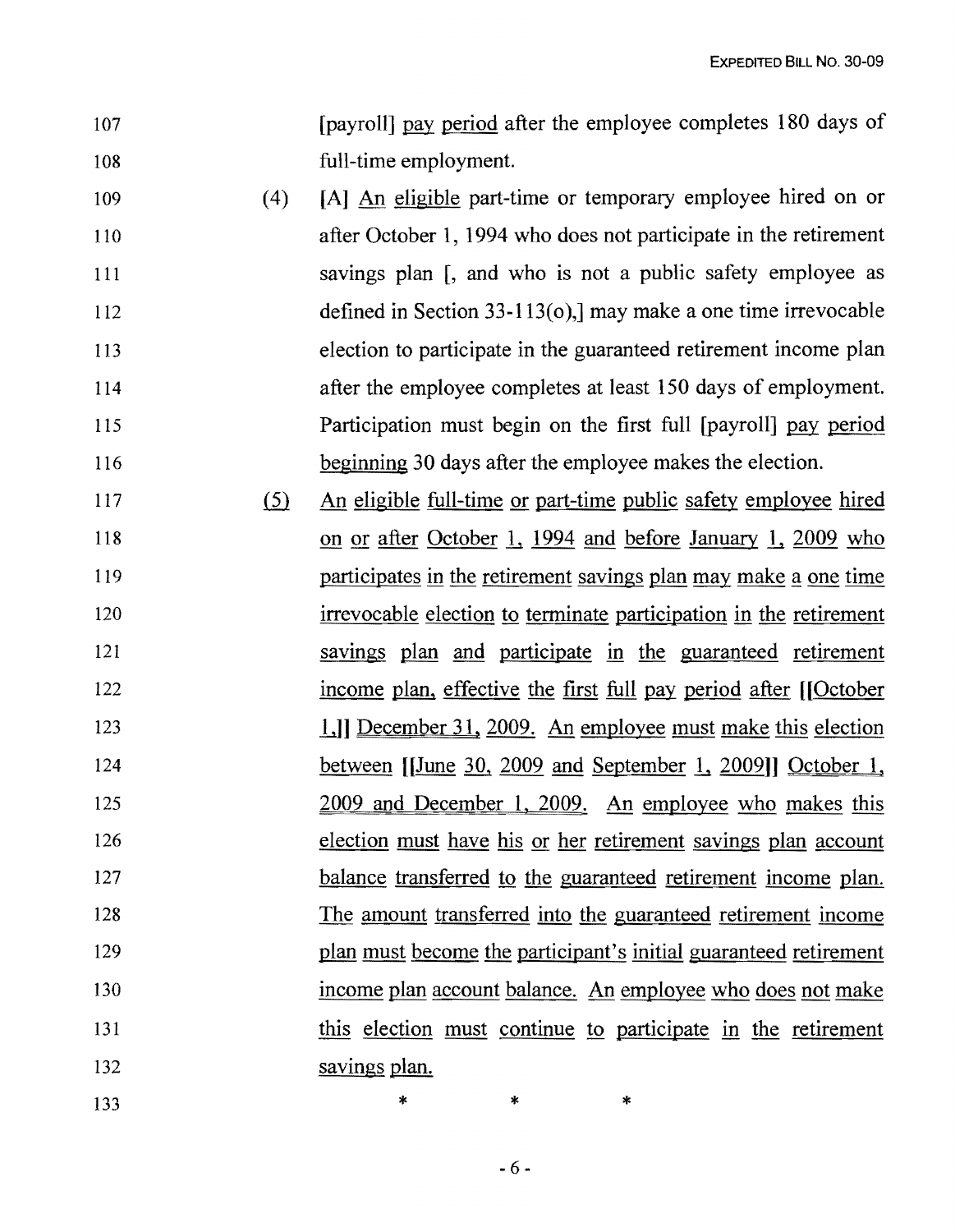## 134 **33-39. Member Contributions and credited interest.**

135 (a) Member contributions. Each member of the retirement system must 136 contribute a portion of the member's regular earnings through regular 137 payroll deductions.

 $138$  \* \* \*

- 139 (4) Member contributions to the guaranteed retirement Income 140 plan.
- 141 (A) A non-public safety employee member in the guaranteed 142 retirement income plan must contribute 4% of regular 143 earnings less than or equal to the Social Security wage 144 base and 8% of regular earnings that exceed the Social 145 Security wage base.
- 146 (B) A public safety employee member in the guaranteed 147 retirement income plan must contribute 3% of regular 148 earnings less than or equal to the Social Security wage 149 base and 6% of regular earnings that exceed the Social 150 Security wage base.

151  $[(B)]$   $(C)$  \* \* \* 152  $[(C)] (D) * * *$ 

153 (b) Credited interest.

 $154$  \* \* \*

155 (5) A member of the guaranteed retirement Income plan must 156 receive credited interest at [a] an annual rate of 7.25% on the 157 member's contributions in the member's guaranteed retirement 158 income plan account. If the annual 7.25% interest rate does not 159 comply with applicable law, the third segment rate described in 160 Internal Revenue Code Section 430(h)(2)(G) or any successor

 $-7-$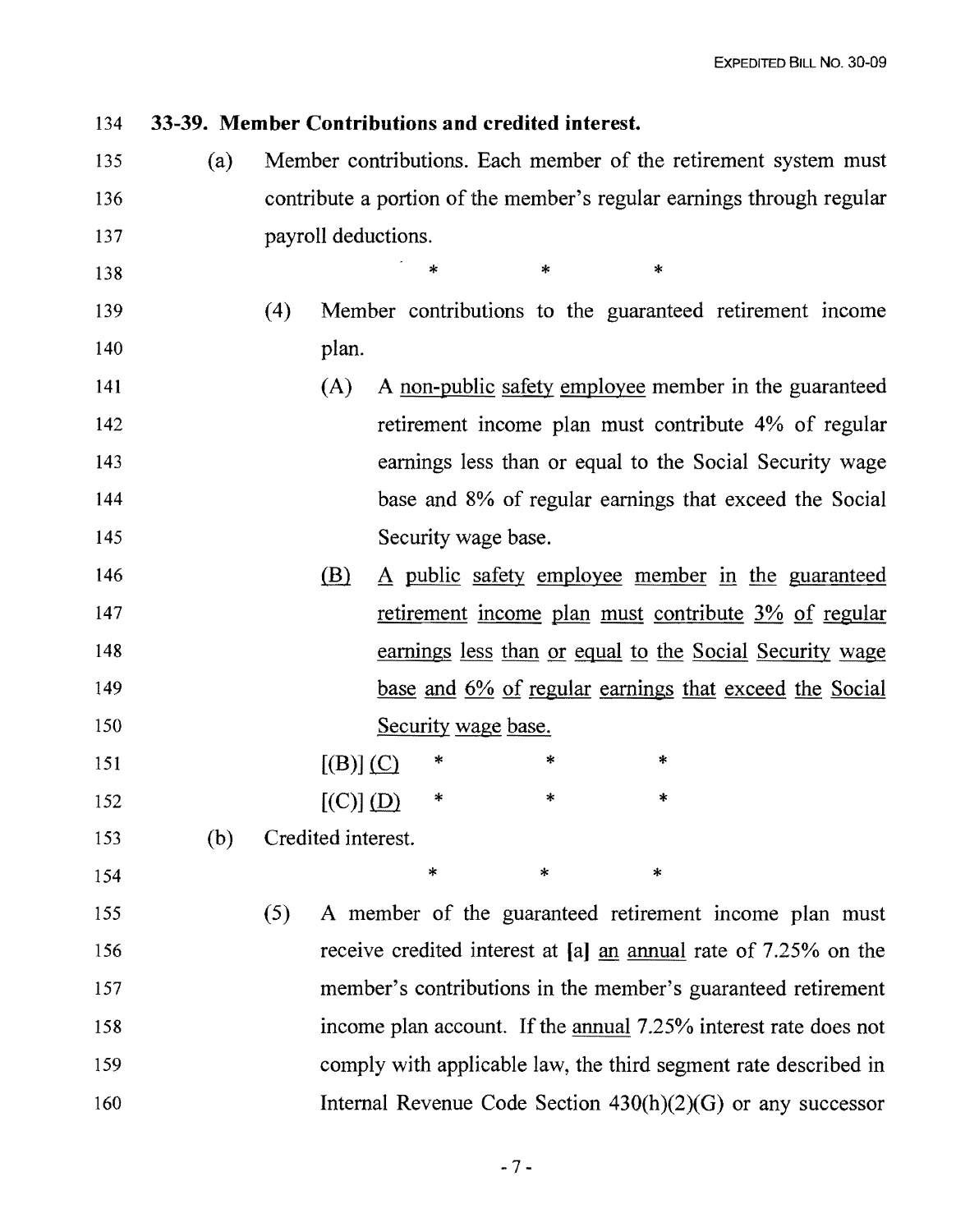| 161 |     |     | provision must apply. Interest must be credited to a member's           |
|-----|-----|-----|-------------------------------------------------------------------------|
| 162 |     |     | guaranteed retirement income plan account balance on a                  |
| 163 |     |     | monthly basis as of the last day of the month.                          |
| 164 |     |     | $\ast$<br>$\ast$<br>*                                                   |
| 165 |     |     | 33-40. Employer Contributions.                                          |
| 166 |     |     | $\star$<br>$\star$<br>$\star$                                           |
| 167 | (e) |     | Guaranteed retirement income plan.                                      |
| 168 |     | (1) | Each pay period, the County must credit to each non-public              |
| 169 |     |     | safety member's guaranteed retirement income plan account an            |
| 170 |     |     | amount equal to 8% of the member's regular earnings. Interest           |
| 171 |     |     | must be credited at [a] an annual rate of 7.25% on the County           |
| 172 |     |     | contribution credits. If the <u>annual</u> 7.25% interest rate does not |
| 173 |     |     | comply with applicable law, the third segment rate described in         |
| 174 |     |     | Internal Revenue Code Section $430(h)(2)(G)$ or any successor           |
| 175 |     |     | provision must apply. Interest must be credited to a member's           |
| 176 |     |     | guaranteed retirement income plan account balance on a                  |
| 177 |     |     | monthly basis as of the last day of the month.                          |
| 178 |     | (2) | <u>Each pay period, the County must credit to each public safety</u>    |
| 179 |     |     | <u>member's</u> guaranteed retirement income plan account an            |
| 180 |     |     | amount equal to 10% of the member's regular earnings.                   |
| 181 |     |     | <u>Interest must be credited at an annual rate of 7.25% on the</u>      |
| 182 |     |     | County contribution credits. If the annual 7.25% interest rate          |
| 183 |     |     | <u>does not comply with applicable law, the third segment rate</u>      |
| 184 |     |     | described in Internal Revenue Code Section $430(h)(2)(G)$ or            |
| 185 |     |     | any successor provision must apply. Interest must be credited           |
| 186 |     |     | to a member's guaranteed retirement income plan account                 |
| 187 |     |     | <u>balance on a monthly basis as of the last day of the month.</u>      |

 $\mathcal{L}(\mathcal{L}^{\text{max}})$  and  $\mathcal{L}^{\text{max}}$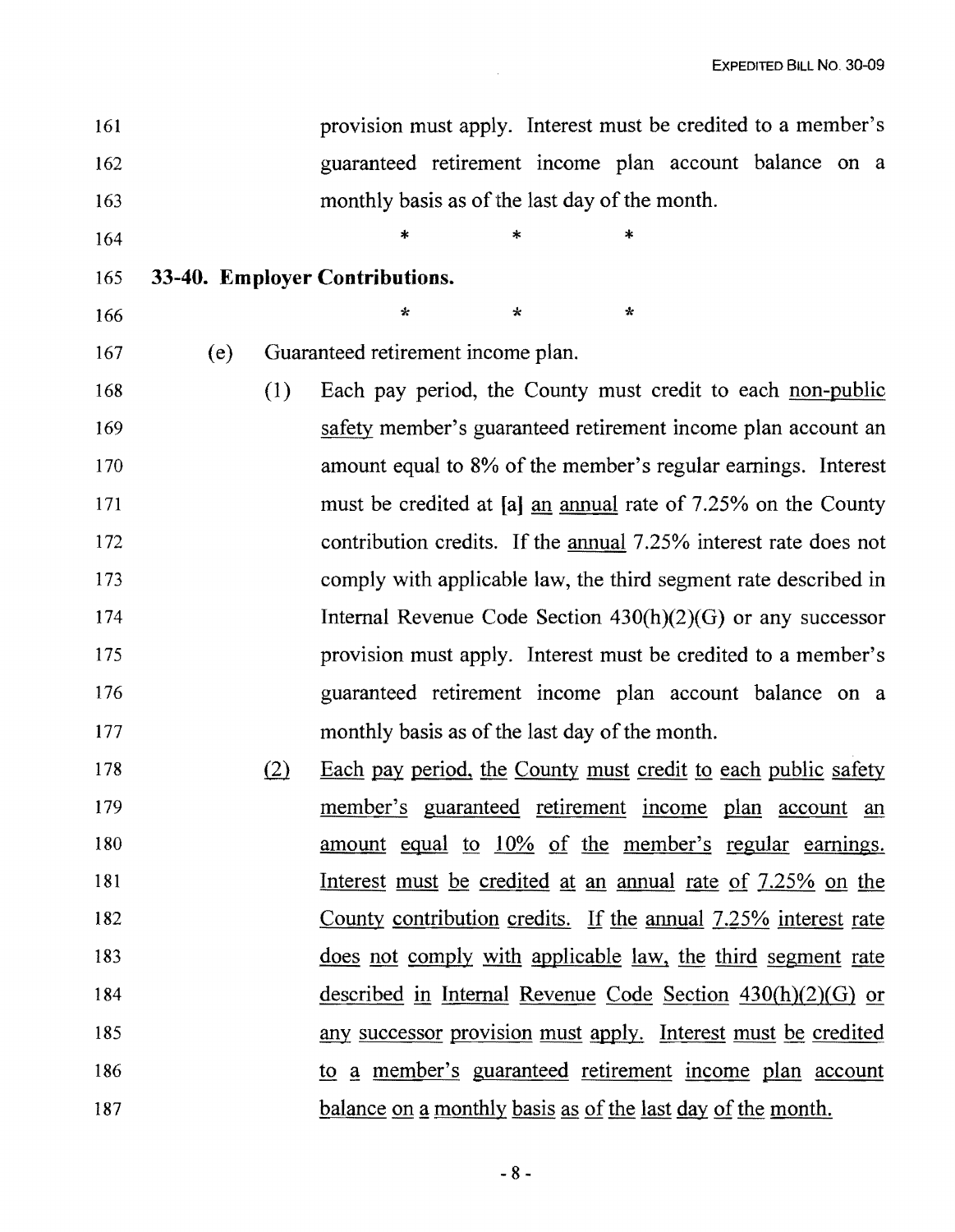| 188 |                               | [(2)] (3) | $\ast$ | $\ast$                                                              | $\ast$ |  |
|-----|-------------------------------|-----------|--------|---------------------------------------------------------------------|--------|--|
| 189 |                               |           | $\ast$ | *                                                                   | $\ast$ |  |
| 190 | 33-43. Disability Retirement. |           |        |                                                                     |        |  |
|     |                               |           |        |                                                                     |        |  |
| 191 |                               |           | $\ast$ | $\ast$                                                              | $\ast$ |  |
| 192 | (n)                           |           |        | Guaranteed retirement income plan. Subsections (a)-(m) do not apply |        |  |
| 193 |                               |           |        | to a participant in the guaranteed retirement income plan.          |        |  |
| 194 |                               | (1)       |        | Non-public safety employees. If a non-public safety employee        |        |  |
| 195 |                               |           |        | participant incurs a disability before termination from County      |        |  |
| 196 |                               |           |        | employment which makes the participant unable to engage in          |        |  |
| 197 |                               |           |        | any substantial gainful activity by reason of any medically         |        |  |
| 198 |                               |           |        | determinable physical or mental impairment which can be             |        |  |
| 199 |                               |           |        | expected to result in death or which has lasted or can be           |        |  |
|     |                               |           |        |                                                                     |        |  |

- 199 expected to result in death or which has lasted or can be 200 expected to last for a continuous period of not less than 12 201 months, the disabled participant must remain a participant in 202 the guaranteed retirement income plan under the following 203 rules:
- 204  $[(1)](A)$  All amounts credited to the participant's 205 guaranteed retirement income plan account, including 206 **206 County contributions, are 100% vested regardless of the** 207 participant's credited service.
- 208  $[(2)](B)$  The participant must participate in the guaranteed 209 retirement income plan under this Section until the 210 participant dies, reaches his or her normal retirement 211 date, or recovers from the disability.
- $[3]$ (C) In determining the credited amount of County 213 contributions under Section 33-40, the participant's 214 **regular earnings means the regular earnings the**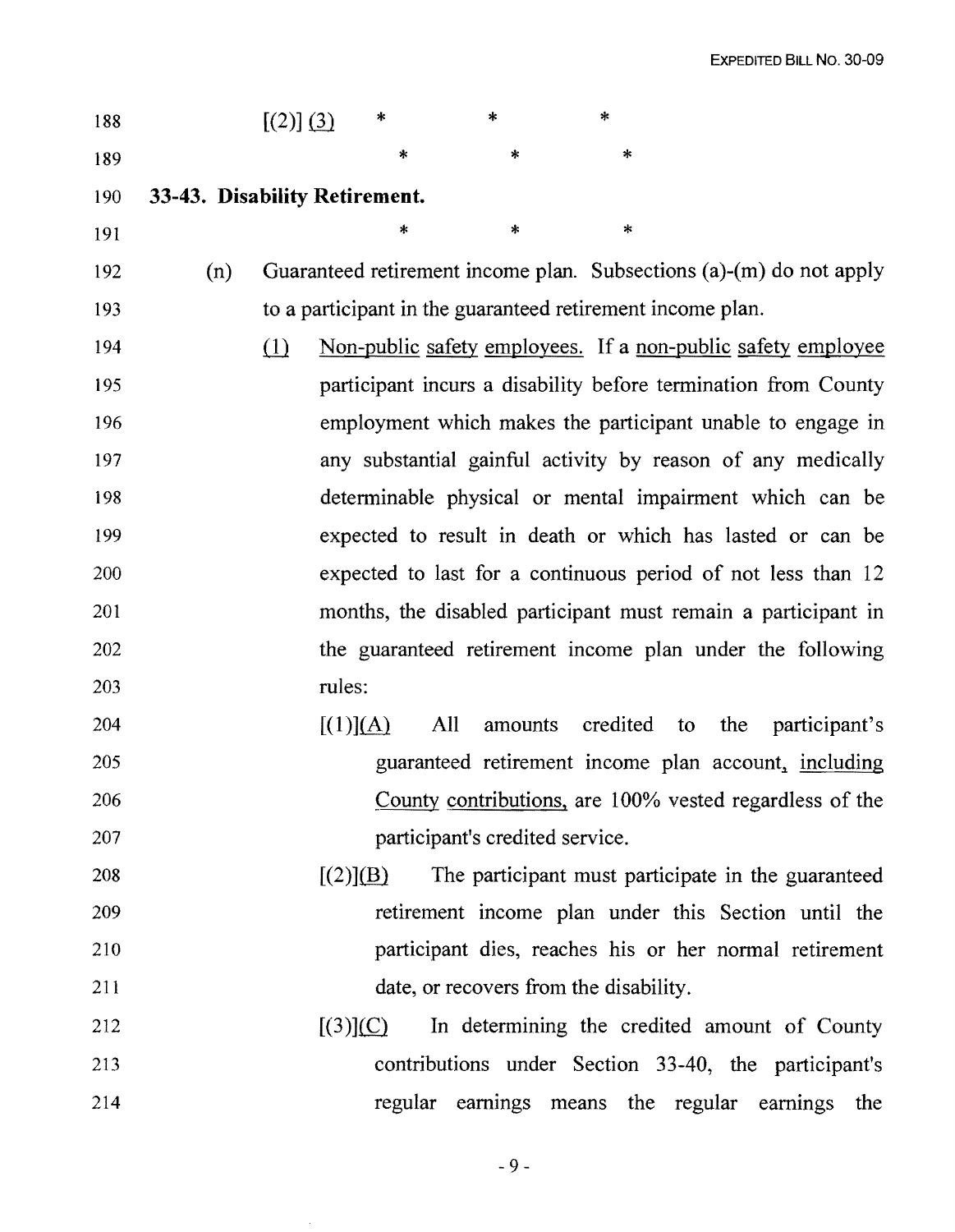| 215        | participant would have received for the year if the                                                       |
|------------|-----------------------------------------------------------------------------------------------------------|
| 216        | participant were paid for the full year at the rate of                                                    |
| 217        | compensation paid in the pay period immediately before                                                    |
| 218        | the participant became disabled.                                                                          |
| 219        | The participant must not receive a distribution<br>$\left[ (4)\right]$ (D)                                |
| 220        | during any period in which the participant receives a                                                     |
| 221        | County contribution credit.                                                                               |
| 222        | participant must not make member<br>[(5)](E)<br>The                                                       |
| 223        | contributions under Section 33-39 during the disability                                                   |
| 224        | participation.                                                                                            |
| (2)<br>225 | <u>Public Safety Employees. If a public safety employee</u>                                               |
| 226        | participant incurs a disability before retirement or other                                                |
| 227        | separation from service which, in the opinion of a physician                                              |
| 228        | selected or approved by the Chief Administrative Officer,                                                 |
| 229        | renders the participant unable to perform duties satisfactorily                                           |
| 230        | for the employment the participant held with the County before                                            |
| 231        | the disability, the participant's employment and participation in                                         |
| 232        | the guaranteed retirement income plan must be terminated and                                              |
| 233        | deemed a disability retirement under the following rules:                                                 |
| 234        | All amounts credited to the participant's guaranteed<br>(A)                                               |
| 235        | retirement income plan account, including County                                                          |
| 236        | $\frac{\text{contributions}}{\text{correlations}}$ are $\frac{100\%}{\text{vested}}$ regardless of<br>the |
| 237        | <u>participant's years of credited service.</u>                                                           |
| 238        | <u>(B)</u><br>The Chief Administrative Officer must determine the                                         |
| 239        | <u>date on which a disability retirement is effective. After a</u>                                        |
| 240        | participant submits a properly completed distribution                                                     |
|            |                                                                                                           |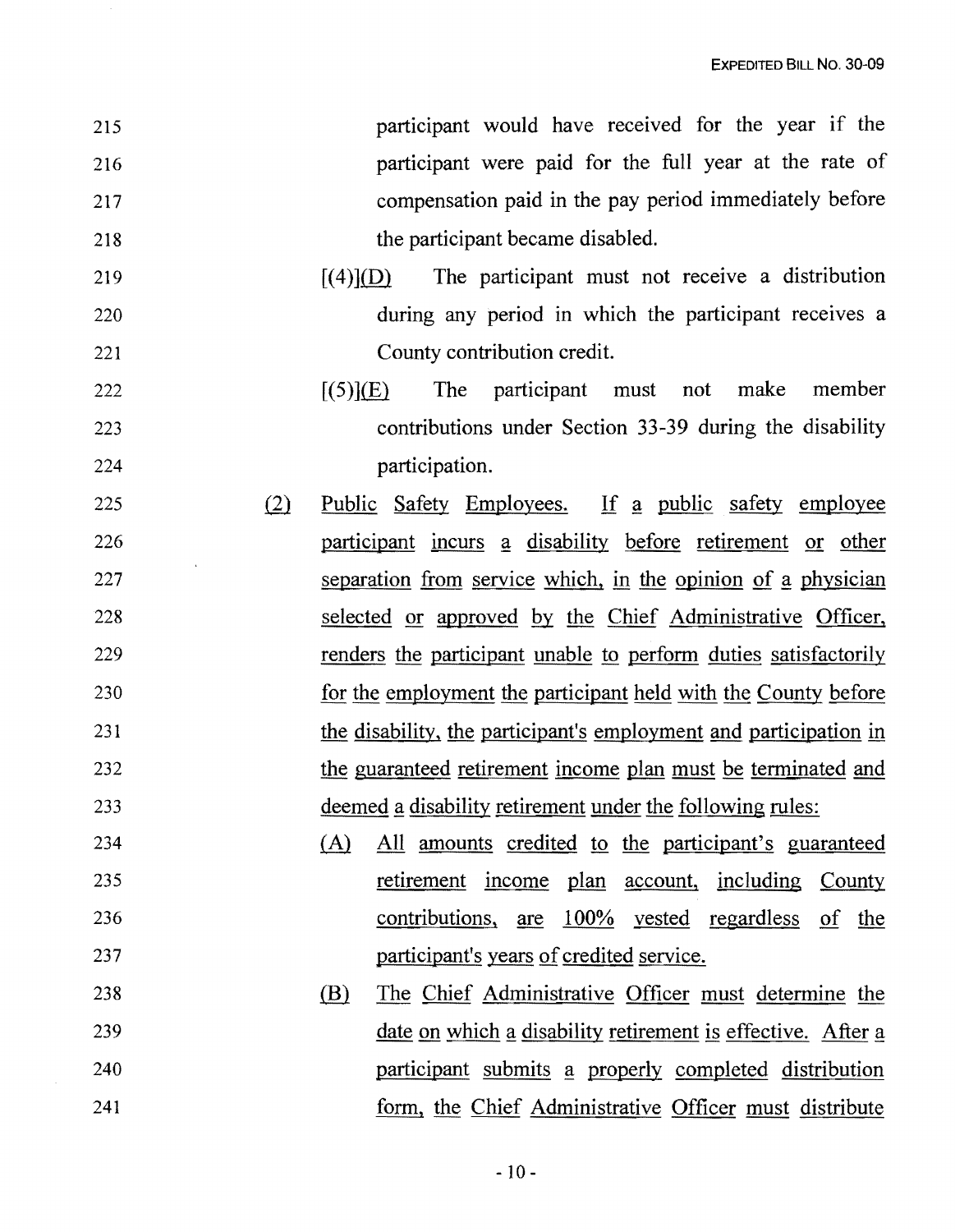| 242        |                      | the value of the former participant's account balance to                   |  |  |  |  |  |  |  |
|------------|----------------------|----------------------------------------------------------------------------|--|--|--|--|--|--|--|
| 243        |                      | the former participant under this Section.                                 |  |  |  |  |  |  |  |
| 244        |                      | $\star$<br>∗<br>÷                                                          |  |  |  |  |  |  |  |
| 245<br>246 |                      | 33-52. Payment of benefits.                                                |  |  |  |  |  |  |  |
| 247        |                      | $\ast$<br>$\ast$<br>∗                                                      |  |  |  |  |  |  |  |
| 248        | (b)                  | Discontinuance of pension payments. A member must not receive              |  |  |  |  |  |  |  |
| 249        |                      | pension payments while serving in an appointed or elected County           |  |  |  |  |  |  |  |
| 250        |                      | office that receives any compensation paid by the County. A member         |  |  |  |  |  |  |  |
| 251        |                      | appointed to a full-time County position must become a member of           |  |  |  |  |  |  |  |
| 252        |                      | the retirement system or the Retirement Savings Plan under Sections        |  |  |  |  |  |  |  |
| 253        |                      | 33-37 and 33-115 and make member contributions until later                 |  |  |  |  |  |  |  |
| 254        |                      | separation under Article III or Article VIII. The retirement benefit of    |  |  |  |  |  |  |  |
| 255        |                      | an employee who resumes membership in the optional or integrated           |  |  |  |  |  |  |  |
| 256        |                      | plan must be recalculated when the employee later separates from           |  |  |  |  |  |  |  |
| 257        |                      | service. The retirement benefit under the integrated or optional plans     |  |  |  |  |  |  |  |
| 258        |                      | of Article III of an employee who becomes a member of the                  |  |  |  |  |  |  |  |
| 259        |                      | Retirement Savings Plan or the guaranteed retirement income plan           |  |  |  |  |  |  |  |
| 260        |                      | must resume when the employee later separates from service.                |  |  |  |  |  |  |  |
| 261        |                      | *<br>*<br>∗                                                                |  |  |  |  |  |  |  |
| 262        | 33-113. Definitions. |                                                                            |  |  |  |  |  |  |  |
| 263        |                      | $\star$<br>$\star$<br>$\star$                                              |  |  |  |  |  |  |  |
| 264        | $\overline{O}$       | Public safety employee means any employee who is a:                        |  |  |  |  |  |  |  |
| 265        |                      | sworn officer of the [[Montgomery County]]<br>(1)<br>[a]<br>Police         |  |  |  |  |  |  |  |
| 266        |                      | Department;                                                                |  |  |  |  |  |  |  |
| 267        |                      | [a] paid firefighter, [[a]] paid fire officer, or [[a]] paid rescue<br>(2) |  |  |  |  |  |  |  |
| 268        |                      | service worker of the Montgomery County [[Department of]]                  |  |  |  |  |  |  |  |
| 269        |                      | Fire and Rescue [[Services]] Service;                                      |  |  |  |  |  |  |  |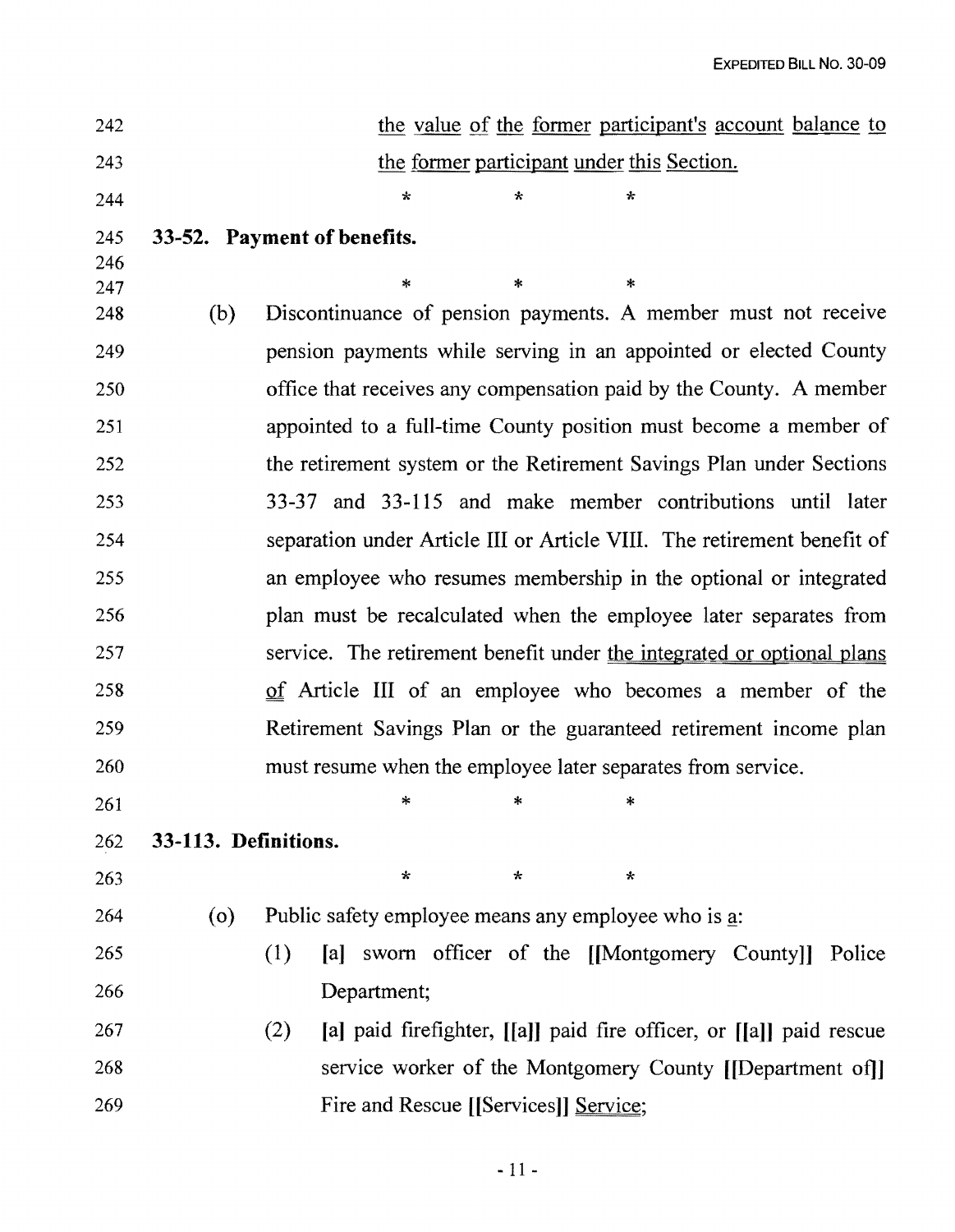| 270 |     | (3) | [a] sworn [[Montgomery County]] deputy sheriff;                 |
|-----|-----|-----|-----------------------------------------------------------------|
| 271 |     | (4) | [a] [[Montgomery County]] correctional officer; or              |
| 272 |     | (5) | [a] [[Montgomery]] County [correctional staff member if]        |
| 273 |     |     | employee who provides services to a correctional facility and   |
| 274 |     |     | designated as a public safety employee by the Chief             |
| 275 |     |     | Administrative Officer.                                         |
| 276 |     |     | $\star$<br>$\star$<br>÷                                         |
| 277 |     |     | 33-115. Participant requirements and participant groups.        |
| 278 | (a) |     | Participant Requirements.                                       |
| 279 |     |     | ∗<br>*<br>*                                                     |
| 280 |     | (7) | Election to participate in the guaranteed retirement income     |
| 281 |     |     | plan.                                                           |
| 282 |     |     | An eligible full-time employee hired on or after July 1,<br>(A) |
| 283 |     |     | 2009 and a part-time and temporary employee who                 |
| 284 |     |     | becomes full-time after July 1, 2009, who is not a public       |
| 285 |     |     | safety employee, may participate in the guaranteed              |
| 286 |     |     | retirement income plan. An eligible employee must               |
| 287 |     |     | make a one time irrevocable election during the first 150       |
| 288 |     |     | days of employment. If an eligible employee elects to           |
| 289 |     |     | participate, participation must begin on the first [payroll]    |
| 290 |     |     | pay period after an employee has completed 180 days of          |
| 291 |     |     | full-time employment. A full-time employee who does             |
| 292 |     |     | not elect to participate in the guaranteed retirement           |
| 293 |     |     | income plan must participate in the retirement savings          |
| 294 |     |     | plan beginning on the first [payroll] pay period after the      |
| 295 |     |     | has completed 180 days of full-time<br>employee                 |
| 296 |     |     | employment.                                                     |

 $\sim 10^{-11}$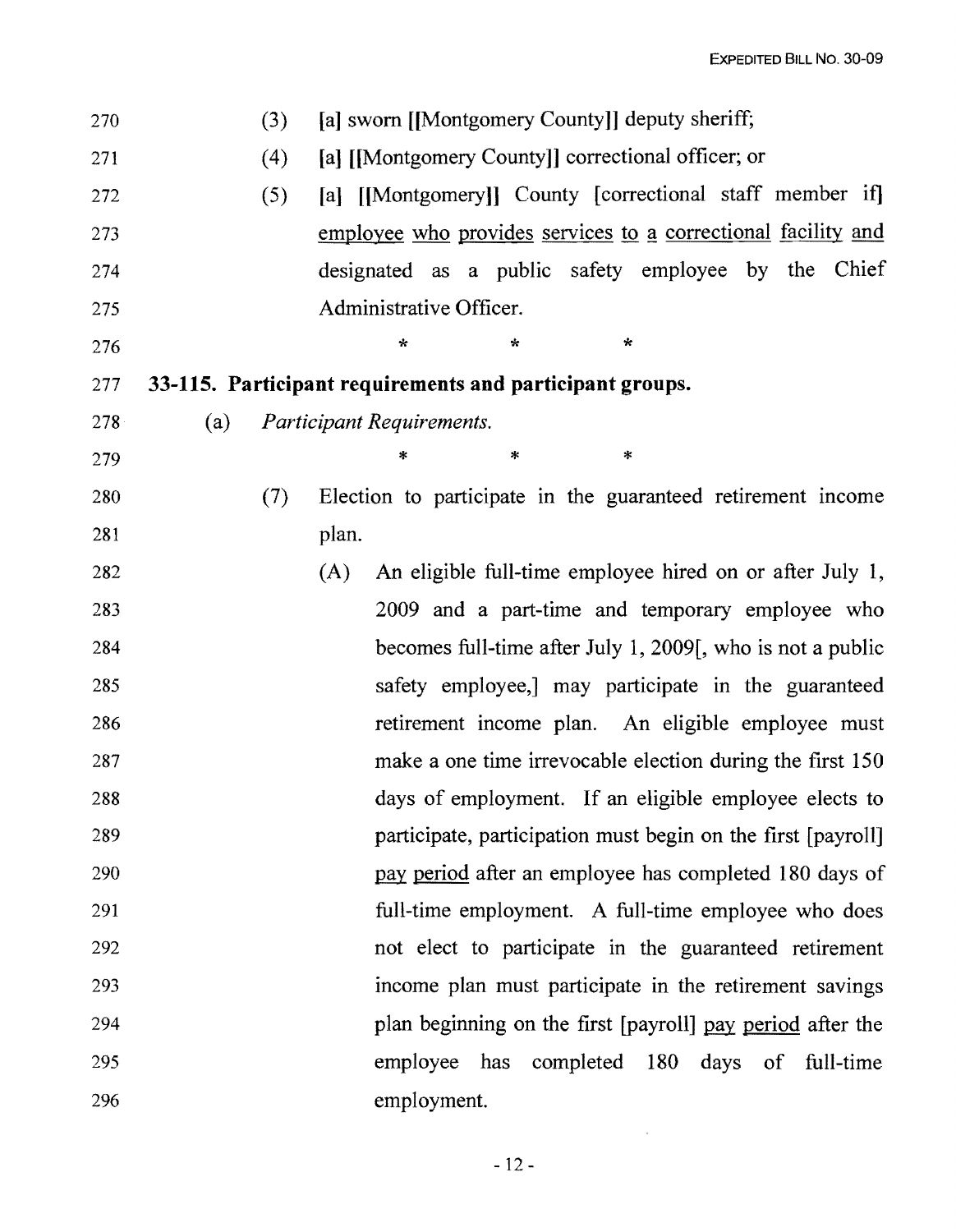| 297 |     |     | (B)       | An eligible part-time or temporary employee hired on or     |
|-----|-----|-----|-----------|-------------------------------------------------------------|
| 298 |     |     |           | after October 1, 1994 who is not a participant in the       |
| 299 |     |     |           | retirement savings plan[, and who is not a public safety    |
| 300 |     |     |           | employee,] may make a one time irrevocable election to      |
| 301 |     |     |           | participate in the guaranteed retirement income plan any    |
| 302 |     |     |           | time after the employee has completed 150 days of           |
| 303 |     |     |           | employment.                                                 |
| 304 | (b) |     |           | Participants groups and eligibility.                        |
| 305 |     |     |           | *<br>*<br>*                                                 |
| 306 |     | (2) | Group II. |                                                             |
| 307 |     |     | (A)       | Except as provided in the last sentence of Section 33-      |
| 308 |     |     |           | $37(e)(2)$ , [any] a full-time or career part-time employee |
| 309 |     |     |           | must participate in the retirement savings plan if the      |
| 310 |     |     |           | employee begins, or returns to, County service on or after  |
| 311 |     |     |           | October 1, 1994; and                                        |
| 312 |     |     |           | [(i)]<br>is not represented by an<br>employee<br>(a)        |
| 313 |     |     |           | organization;                                               |
| 314 |     |     |           | does not occupy a bargaining unit position; and<br>(b)      |
| 315 |     |     |           | is a public safety employee; or]<br>(c)                     |
| 316 |     |     |           | $(i)[(ii)(a)]$ is a public safety employee; and             |
| 317 |     |     |           | (ii)[(b)]<br>is subject to the terms of a collective        |
| 318 |     |     |           | bargaining agreement between the County and an              |
| 319 |     |     |           | employee organization which requires<br>the                 |
| 320 |     |     |           | employee to participate in the retirement savings           |
| 321 |     |     |           | plan.                                                       |
| 322 |     |     | (B)       | A member of the Police Bargaining Unit may transfer to      |
| 323 |     |     |           | Group II of the retirement savings plan if the employee     |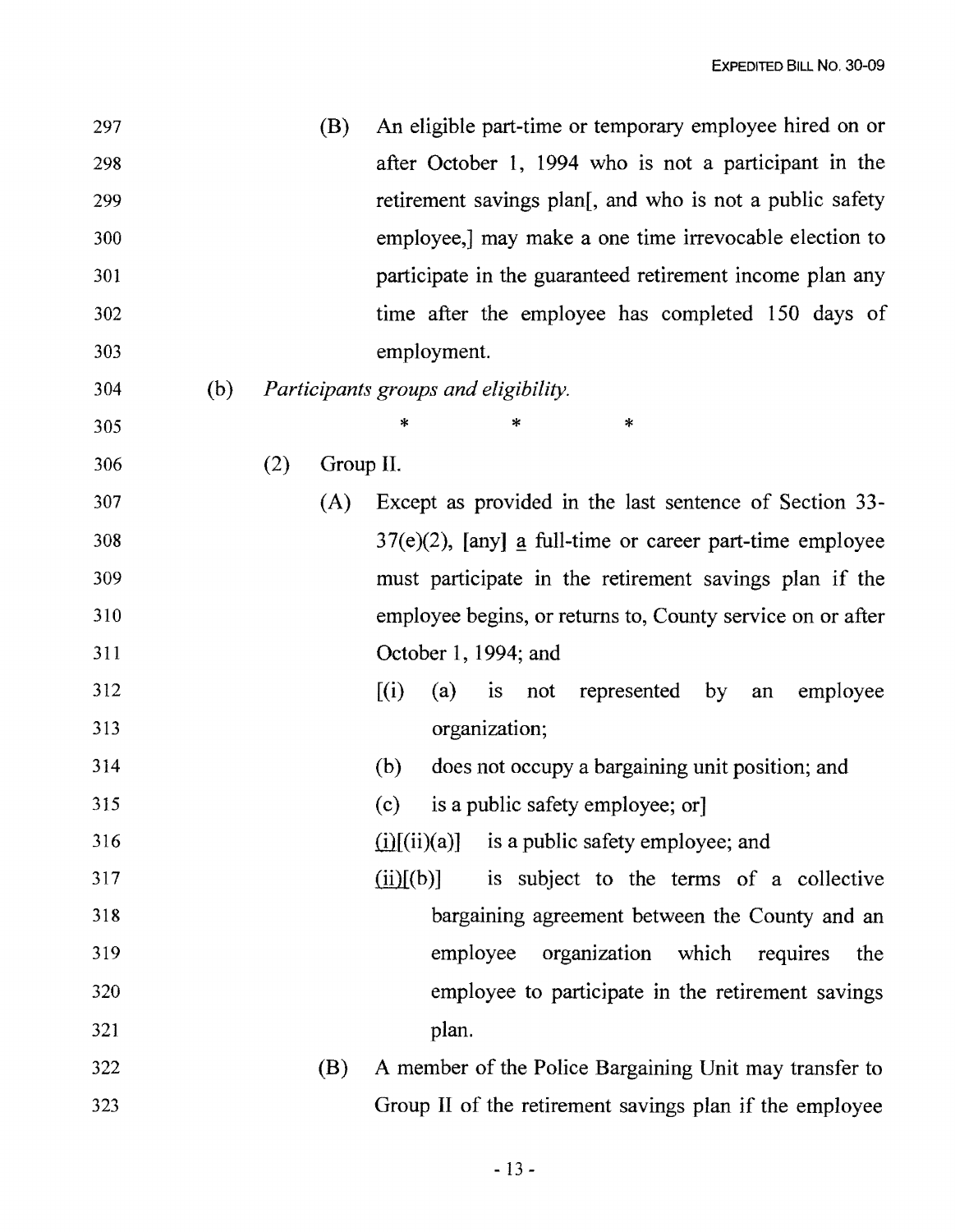| 324 |     |            | has accumulated enough credited service to obtain the                       |
|-----|-----|------------|-----------------------------------------------------------------------------|
| 325 |     |            | maximum retirement benefit under the optional or                            |
| 326 |     |            | integrated plan.                                                            |
| 327 |     | $\Omega$   | Except as provided in the last sentence of Section 33-                      |
| 328 |     |            | $37(e)(2)$ , a full-time or career part-time employee must                  |
| 329 |     |            | participate in the retirement savings plan or the                           |
| 330 |     |            | guaranteed retirement income plan if the employee                           |
| 331 |     |            | <u>begins, or returns to, County service on or after October</u>            |
| 332 |     |            | <u>1, 1994; and</u>                                                         |
| 333 |     |            | is not represented by an employee organization;<br>$\Omega$                 |
| 334 |     |            | does not occupy a bargaining unit position; and<br>$\overline{(\text{ii})}$ |
| 335 |     |            | is a public safety employee.<br>(iii)                                       |
| 336 | (c) | Transfers. |                                                                             |
| 337 |     |            | $\ast$<br>$\ast$<br>$\ast$                                                  |
| 338 |     | (4)        | Transfer to the guaranteed retirement income plan.                          |
| 339 |     |            | $\ast$<br>$\ast$<br>*                                                       |
| 340 |     | $\circ$    | A full-time or part-time employee hired on or after                         |
| 341 |     |            | October 1, 1994 and before January 1, 2009 who                              |
| 342 |     |            | participates in the retirement savings plan, and who is a                   |
| 343 |     |            | <u>public safety employee not represented by an employee</u>                |
| 344 |     |            | organization and does not [[occupying]] occupy a                            |
| 345 |     |            | bargaining unit position, may make a one-time                               |
| 346 |     |            | irrevocable election to terminate participation in the                      |
| 347 |     |            | retirement savings plan and participate in the guaranteed                   |
| 348 |     |            | retirement income plan effective the first full pay period                  |
| 349 |     |            | after [[October 1,]] December 31, 2009. An employee                         |
| 350 |     |            | must make this election between [June 30, 2009 and                          |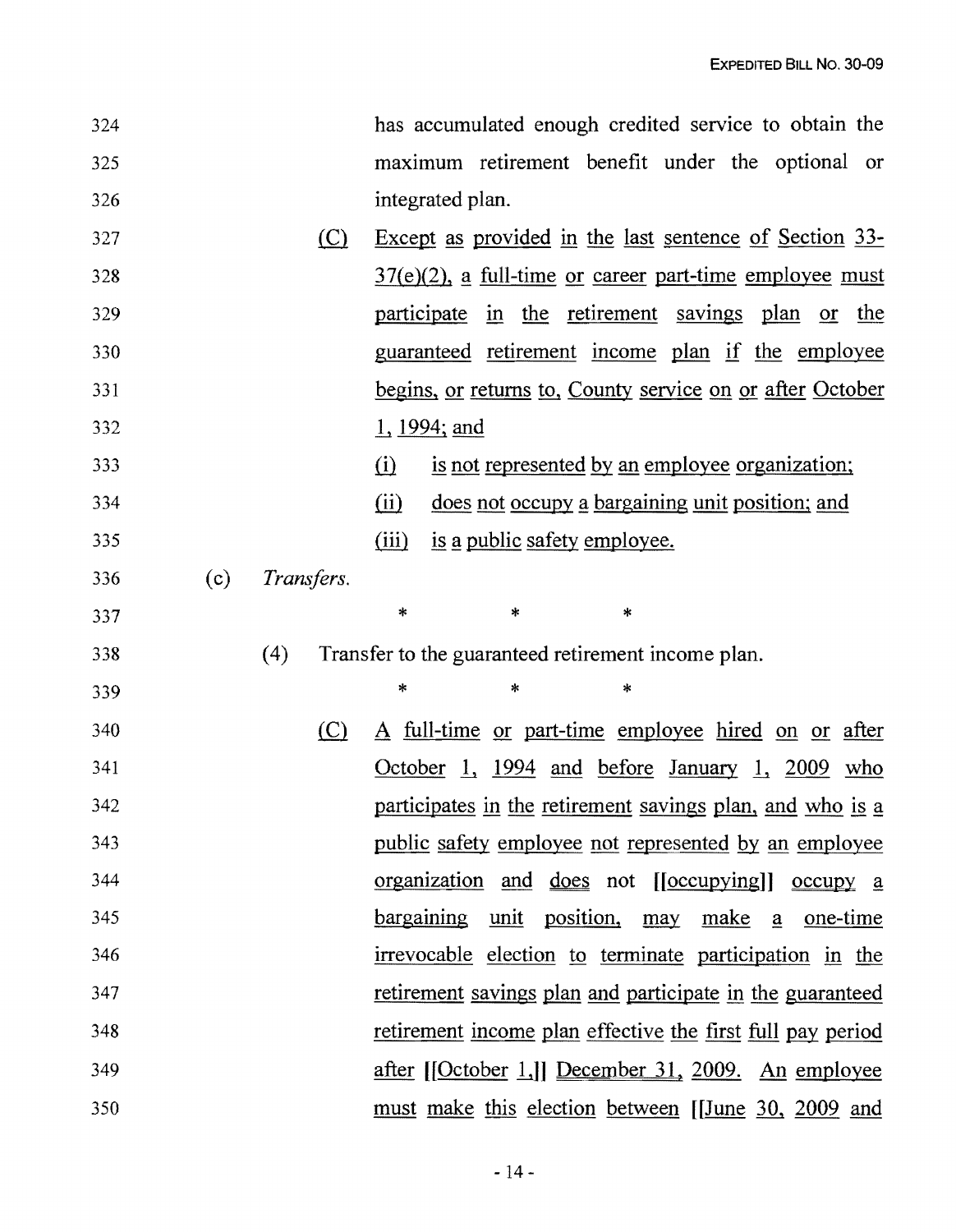| 351 | September 1, 2009]] October 1, 2009 and December 1,       |
|-----|-----------------------------------------------------------|
| 352 | 2009. An employee who elects to terminate participation   |
| 353 | in the retirement savings plan must have his or her       |
| 354 | account balances transferred to the guaranteed retirement |
| 355 | income plan. An employee who does not make this           |
| 356 | election must continue to participate in the retirement   |
| 357 | savings plan.                                             |

- 358 **33-119. Credited service.**
- 359 (a) A participant's credited service is the total County service the 360 participant rendered under the Retirement Savings Plan, the optional 361 retirement plan, [[and]] the integrated plan, and the guaranteed 362 retirement income plan. A participant must receive credited service 363 for any period when the participant was a part-time employee 364 contributing to an employer-supported savings program provided by a 365 participating agency. An employee hired before July 1, 2009 must 366 receive 1 year of credited service for each year of County service. 367 Each year of County service ends on the anniversary of the date the 368 participant starting working for the County. An employee hired on or 369 after July 1, 2009 must receive one year of credited service for each 370 year of participation in a County retirement plan. A person who 371 transferred to the Retirement Savings Plan under Section 115(a)(3) or 372 (4) must receive credit for County service for creditable State service 373 earned as a State employee of the County Department of Social 374 Services. A person who does not transfer to the Retirement Savings 375 Plan under Section 115(a)(3) must not receive credit for County 376 service for this State service.

377 \* \* \* \*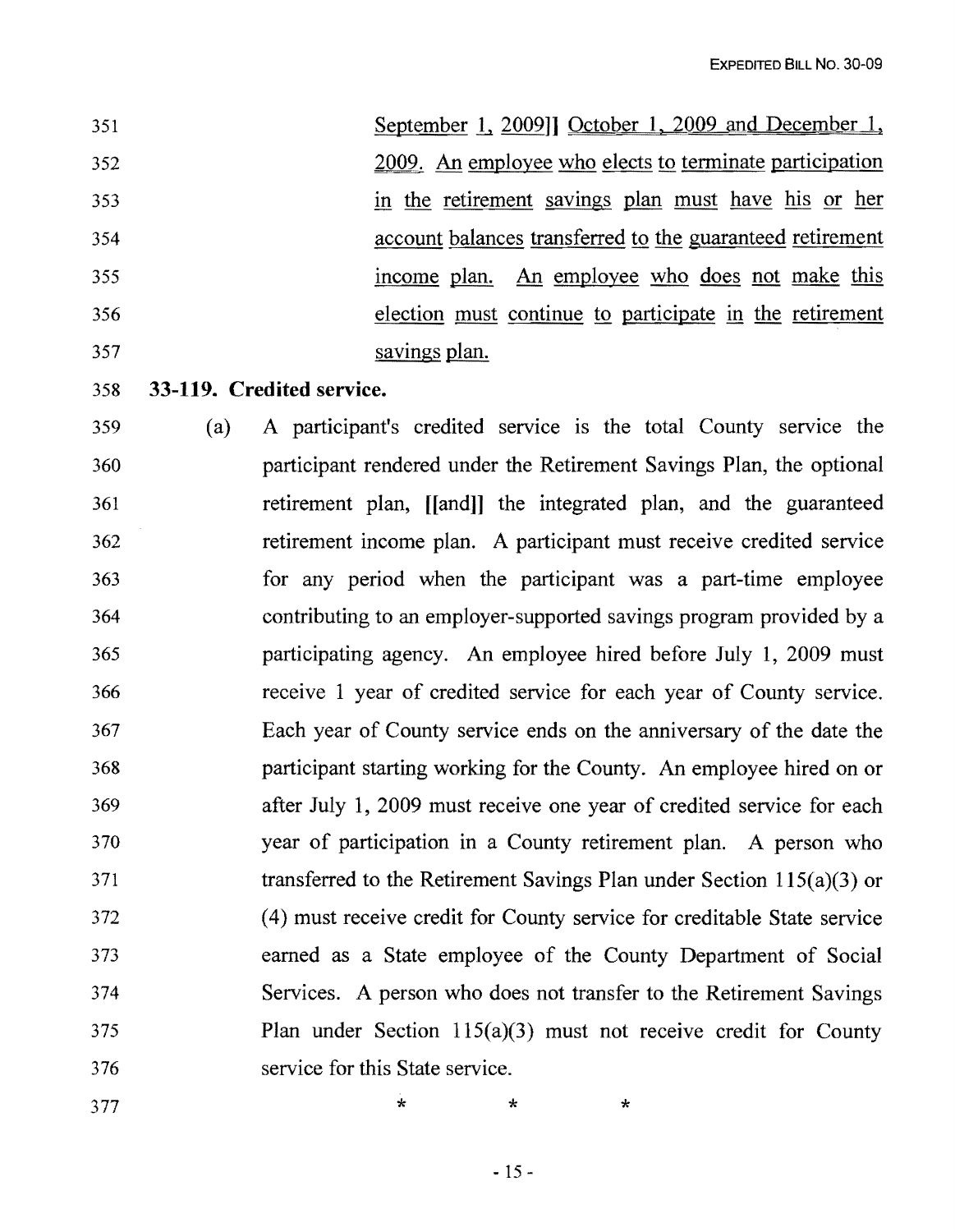| 378 |     |       | 33-120. Distribution of Benefit.                                  |
|-----|-----|-------|-------------------------------------------------------------------|
| 379 |     |       | $\star$<br>∗<br>÷                                                 |
| 380 | (b) |       | Disability Benefits.                                              |
| 381 |     | (1)   | Public Safety Employees. If a participant who is a public safety  |
| 382 |     |       | employee incurs a disability before retirement or other           |
| 383 |     |       | separation from service which, in the opinion of a physician      |
| 384 |     |       | selected or approved by the Chief Administrative Officer,         |
| 385 |     |       | renders the participant unable to perform duties satisfactorily   |
| 386 |     |       | for the employment the participant held with the County before    |
| 387 |     |       | the disability, the participant's employment and participation in |
| 388 |     |       | the retirement savings plan must be terminated and deemed a       |
| 389 |     |       | disability retirement[.] under the following rules:               |
| 390 |     |       | In the event of a public safety participant's disability<br>(A)   |
| 391 |     |       | retirement, all All amounts credited to the participant's         |
| 392 |     |       | retirement savings plan account, including County                 |
| 393 |     |       | contributions, [account] are 100% vested regardless of            |
| 394 |     |       | the participant's years of credited service.                      |
| 395 |     |       | The Chief Administrative Officer must determine the<br>(B)        |
| 396 |     |       | date on which a disability retirement is effective. After         |
| 397 |     |       | the participant submits a properly completed distribution         |
| 398 |     |       | form, [The] the Chief Administrative Officer must                 |
| 399 |     |       | distribute the value of the former participant's account          |
| 400 |     |       | balances to the former participant under this Section.            |
| 401 |     | [(2)] | Highly compensated, non-public safety employees. If a             |
| 402 |     |       | participant who is a non- public safety employee and who is a     |
| 403 |     |       | highly compensated employee under the Internal Revenue Code       |
| 404 |     |       | incurs a disability before retirement or other separation from    |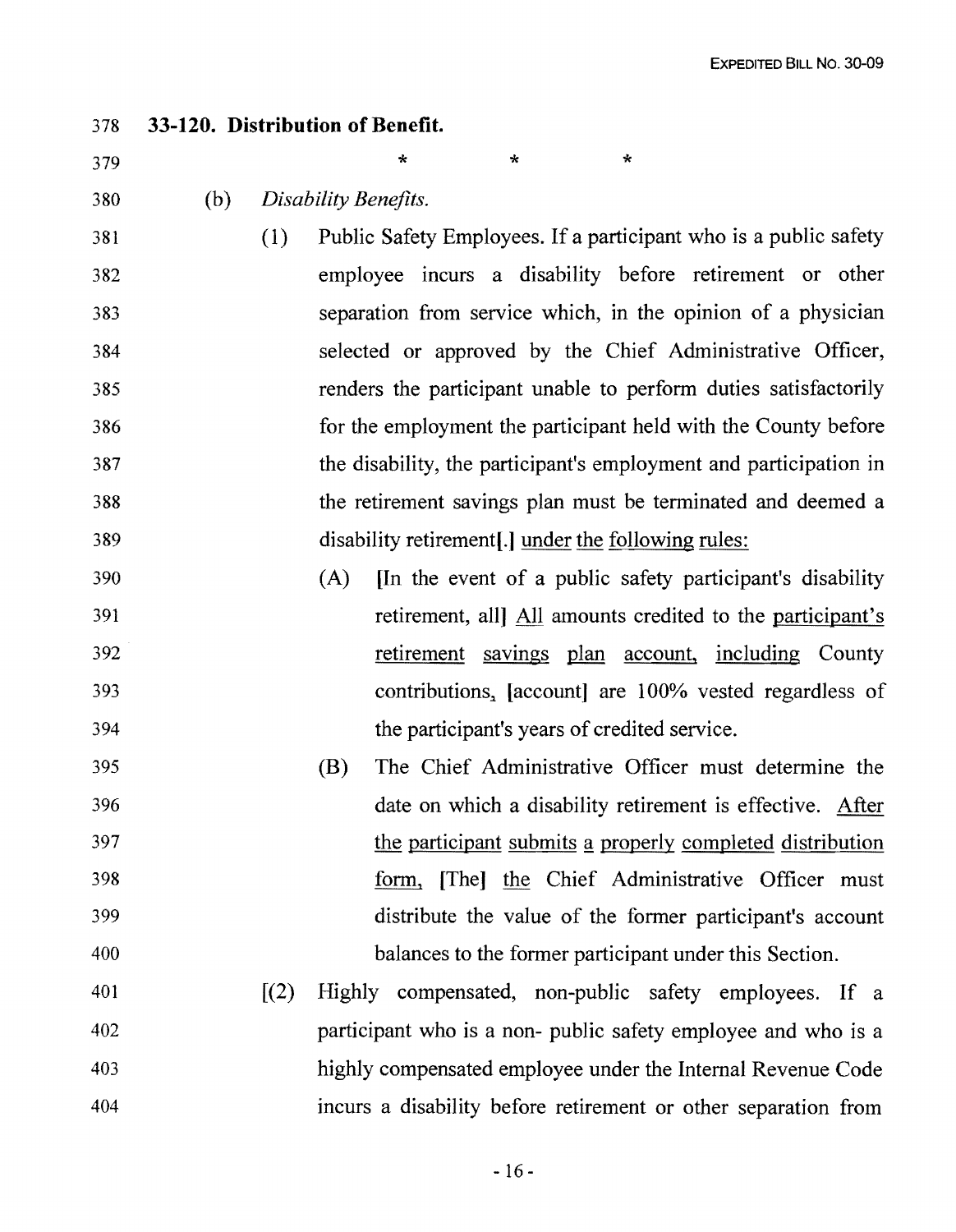| service which, in the opinion of a physician selected or            |
|---------------------------------------------------------------------|
| approved by the Chief Administrative Officer, renders the           |
| participant unable to perform duties satisfactorily for the         |
| employment the participant held with the County before the          |
| disability, the participant's employment and participation in the   |
| retirement savings plan must be terminated and deemed a             |
| disability retirement.                                              |
| In the event of a highly compensated, non-public safety<br>(A)      |
| participant's disability retirement, all amounts credited to        |
| the County contributions account are 100% vested                    |
| regardless of the participant's years of credited service.          |
| [(B)]<br>The Chief Administrative Officer must determine the        |
| date on which a disability retirement is effective. The             |
| Chief Administrative Officer must distribute the value of           |
| the former participant's account balances to the former             |
| participant under this Section.                                     |
| [Non-highly compensated, non-public] Non-public safety<br>[(3)] (2) |
| If a participant who is a non-public safety<br>employees.           |
| employee [and who is not a highly compensated employee              |
|                                                                     |
| under the Internal Revenue Code incurs a disability before          |
| retirement or other separation from service which makes the         |
| participant unable to engage in any substantial gainful activity    |
| by reason of any medically determinable physical or mental          |
|                                                                     |

429 has lasted or can be expected to last for a continuous period of 430 not less than 12 months, the disabled participant must remain a

 $\bar{\epsilon}$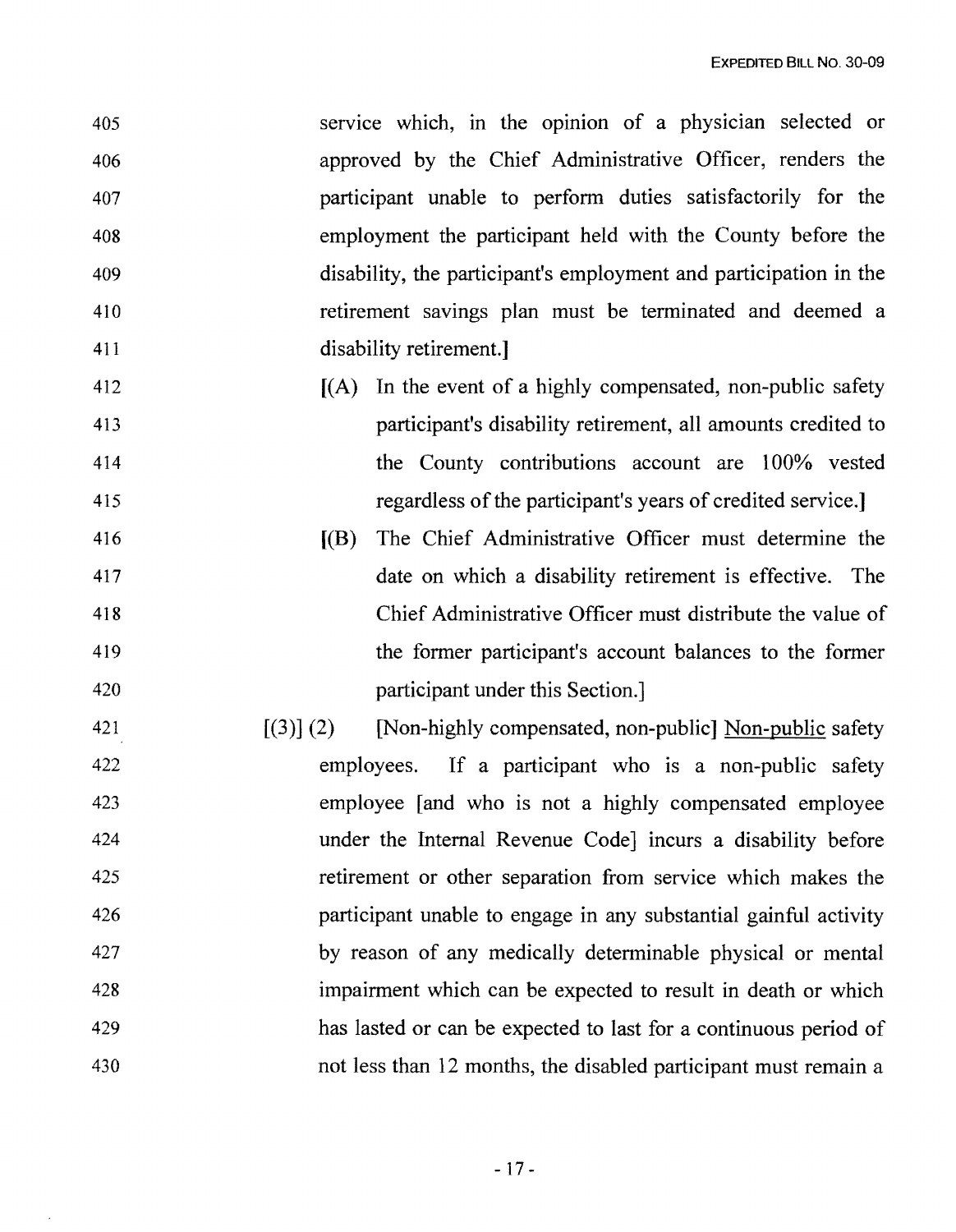| 431  | participant in the retirement savings plan under the following |  |  |  |  |
|------|----------------------------------------------------------------|--|--|--|--|
| -432 | rules:                                                         |  |  |  |  |

- 433 (A) All amounts credited to the participant's retirement 434 savings account, including County contributions, 435 **Exercise 2.1** [account] are 100% vested regardless of the participant's 436 years of credited service.
- 437 (B) The participant must remain a participant in the 438 retirement savings plan under this Section until the 439 participant dies, reaches his or her normal retirement 440 date, or recovers from the disability.
- 441 (C) In determining the amount of the County contribution 442 under Section 33-117, the participant's regular earnings 443 means the regular earnings the participant would have 444 received for the year if the participant was paid for the 445 full year at the rate of compensation paid in the pay 446 period immediately before the participant became 447 disabled.
- 448 (D) The participant must not receive a distribution during any 449 period in which the participant receives a County 450 contribution.
- 451 (E) The participant must not make participant contributions 452 under Section 33-116 during the period of disability 453 participation in the retirement savings plan.
- 454 (c) *Death Benefits.*
- 455 **\*** \* \* \*
- 456 (3) A participant may name a primary beneficiary or beneficiaries 457 and contingent beneficiary or beneficiaries on a designation of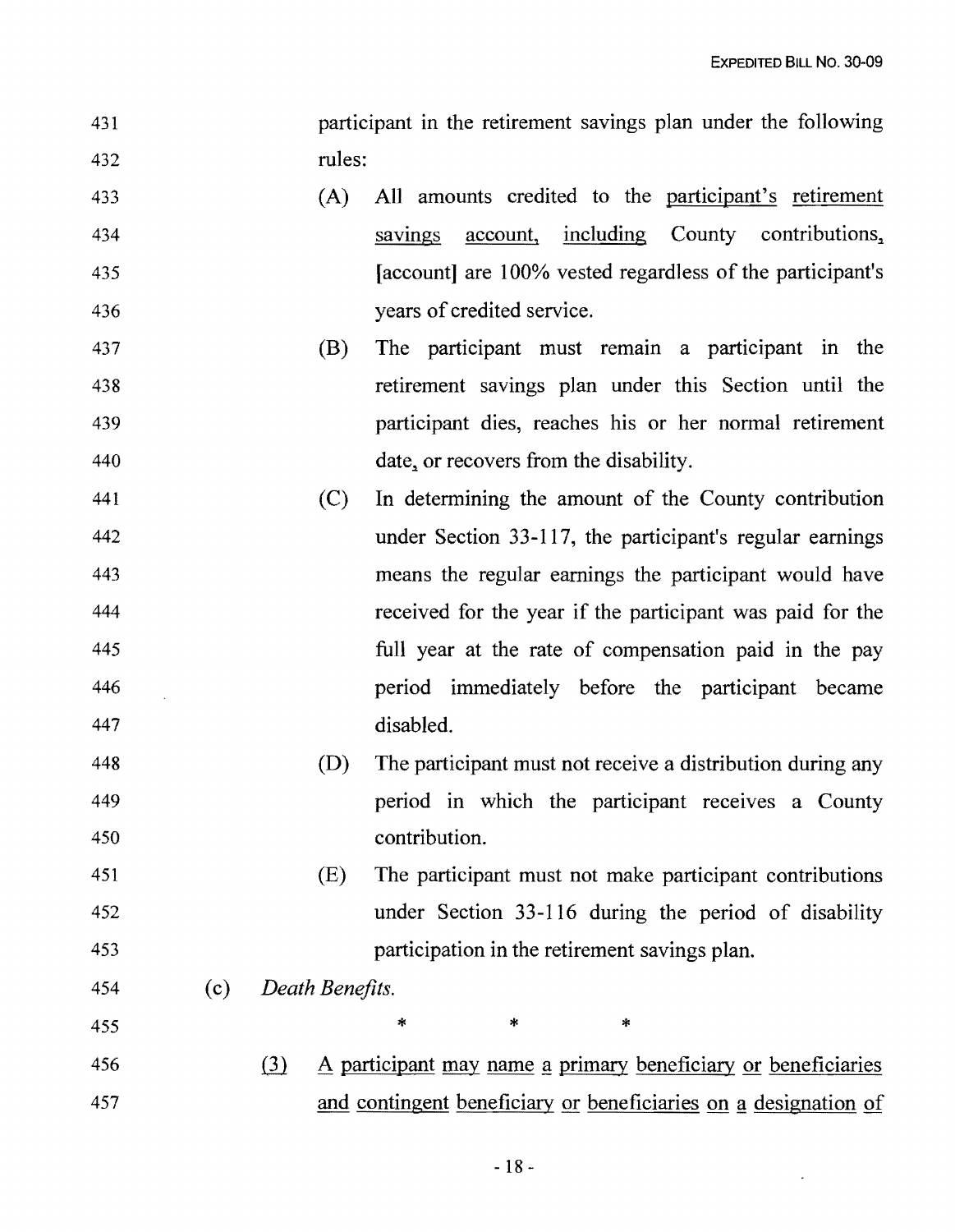| 458 | beneficiaries form filed with the Office of Human Resources.     |
|-----|------------------------------------------------------------------|
| 459 | If a participant names 2 or more persons as beneficiaries, the   |
| 460 | persons are considered co-beneficiaries and share the benefit    |
| 461 | equally unless the participant specifies otherwise on the        |
| 462 | designation of beneficiaries form. A participant may change      |
| 463 | any named beneficiary by completing a new designation of         |
| 464 | <u>beneficiaries</u> form. The consent of the beneficiary or     |
| 465 | beneficiaries is not required to name or change a beneficiary.   |
| 466 | The designation is effective when the participant signs the form |
| 467 | even if the participant is not [[living]] alive when the Office  |
| 468 | receives the request, but without prejudice for any payments     |
| 469 | made before the Office received the request.                     |
|     |                                                                  |

- 470 (4) If a participant dies without designating a surviving beneficiary 471 or the designation is not enforceable under subsection (5), the 472 surviving spouse or domestic partner (or if there is no surviving 473 spouse or domestic partner, each surviving child, sharing 474 equally with any other surviving child) is the designated 475 beneficiary. If no spouse, domestic partner, or child survives a 476 participant who left no enforceable beneficiary designation, the 477 participant's estate is the designated beneficiary.
- 478 (5) For purposes of this Section, a beneficiary designation is not 479 enforceable if:
- 480 (A) the designated beneficiary:
- 481 (i) predeceases the member;
- 482 (ii) disclaims the benefit; or
- 483 (iii) is not an identifiable person; or
- 484 **.frace (B)** the designation is legally void for any reason.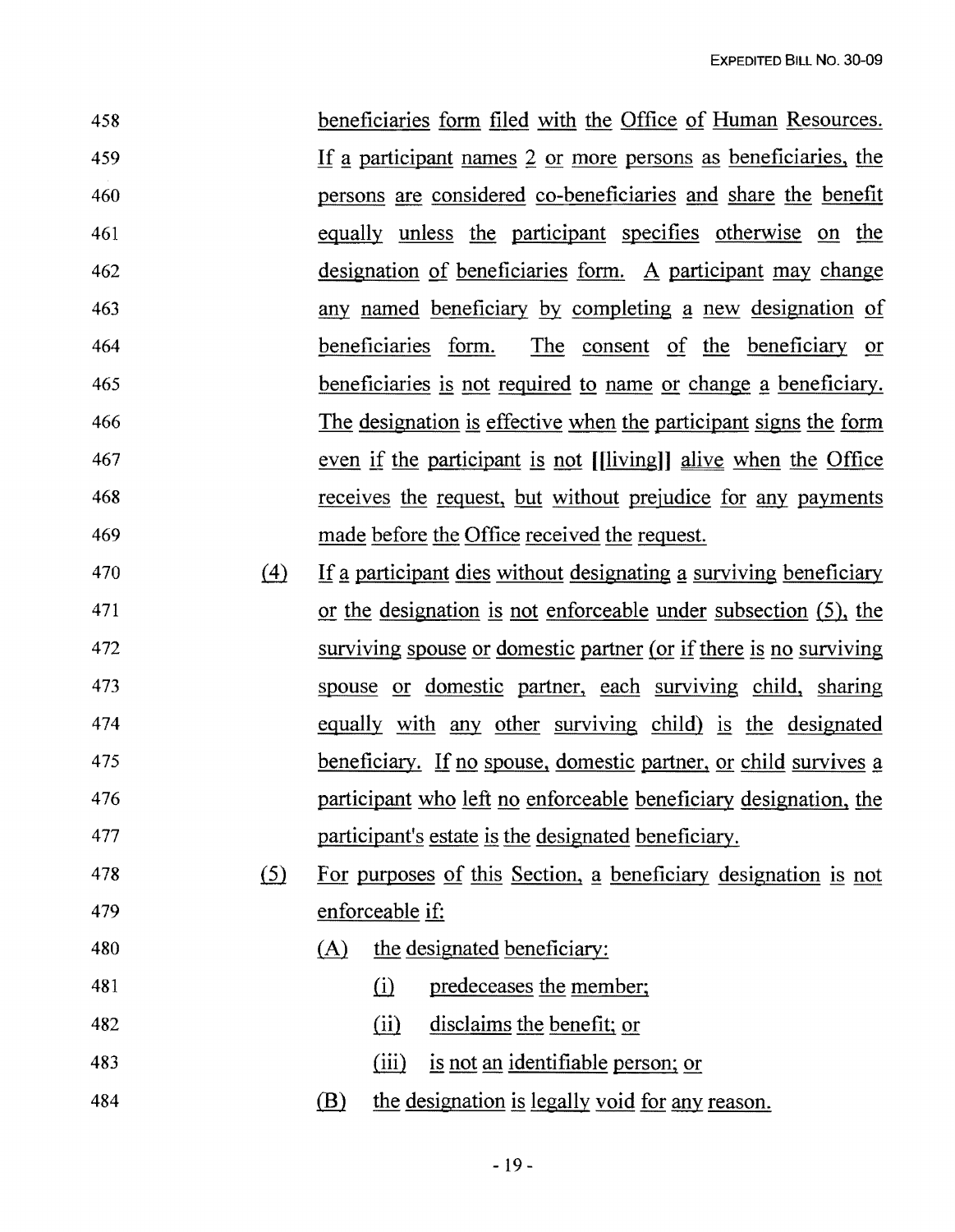| 485 |                      | *<br>*<br>*                                                          |
|-----|----------------------|----------------------------------------------------------------------|
| 486 |                      |                                                                      |
| 487 | 33-128. Definitions. |                                                                      |
| 488 |                      | $\star$<br>$\star$<br>$\star$                                        |
| 489 | (q)                  | Public safety employee means any employee who is a:                  |
| 490 |                      | sworn, ranking officer of the [[Montgomery County]] Police<br>(1)    |
| 491 |                      | Department;                                                          |
| 492 |                      | paid firefighter, paid fire officer, or paid rescue service<br>(2)   |
| 493 |                      | employee of the Montgomery County [[Department of]] Fire             |
| 494 |                      | and Rescue [[Services]] Service;                                     |
| 495 |                      | (3)<br>sworn deputy sheriff;                                         |
| 496 |                      | (4)<br>[[Montgomery County]] correctional officer; or                |
| 497 |                      | (5)<br>[[Montgomery]] County employee [correctional facility staff]  |
| 498 |                      | member, if] who provides services to a correctional facility and     |
| 499 |                      | designated as a public safety employee by the Chief                  |
| 500 |                      | Administrative Officer.                                              |
| 501 |                      | *<br>*<br>*                                                          |
| 502 |                      | 33-131. Amount of benefits.                                          |
| 503 |                      | *<br>*<br>*                                                          |
| 504 | (b)                  | Non-service-connected disability. The annual amount of the non-      |
| 505 |                      | service-connected disability benefit payment equals 2 percent of the |
| 506 |                      | employee's final earnings, multiplied by the number of years of      |
| 507 |                      | credited service earned under $Section 33-41$ or Section 33-119.     |
| 508 |                      | However the benefit must be at least 30 percent of the employee's    |
| 509 |                      | final earnings, but no more than 60 percent of the employee's final  |
| 510 |                      | earnings, less any reductions provided in Section 33-134.            |
| 511 |                      | *<br>*<br>*                                                          |

 $\sim 10^{-1}$